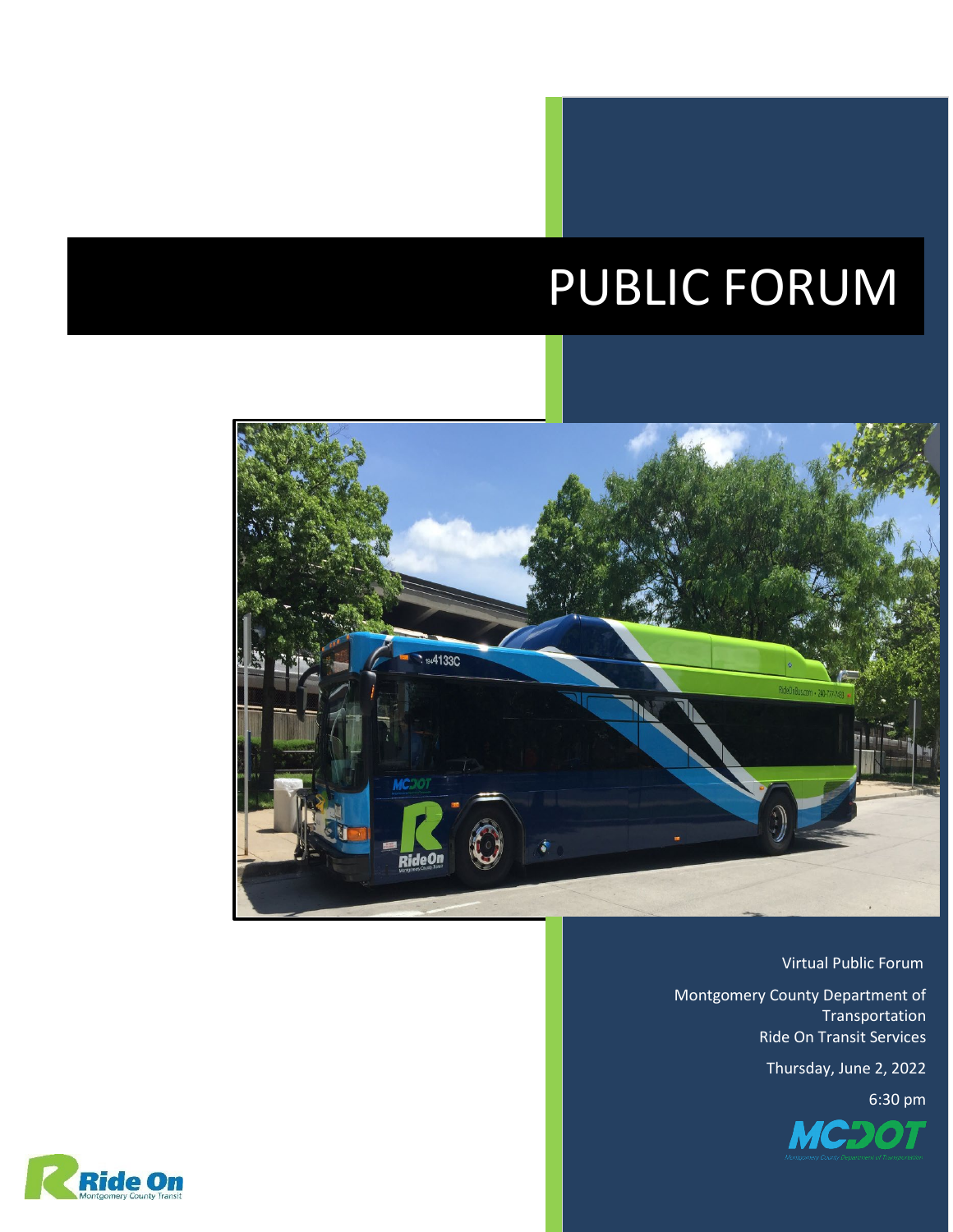## **Overview**

Montgomery County Department of Transportation, Ride On Transit Services is proposing a new route to provide direct service to Adventist Healthcare White Oak Medical Center. As part of the county's commitment to receive comments from the public, a public forum is being conducted on the proposed new route. This process allows Montgomery County Department of Transportation, MCDOT, to gather the most information possible regarding the proposed service change which will provide the best opportunity for success.

The new proposed route will operate between Hillandale Transit Center and Tech Road Park and Ride lot via Adventist Healthcare White Oak Medical Center. This proposed routing will travel along Powder Mill Road, Cherry Hill Road, Plum Orchard Drive, Broadbirch Drive, Tech Road and terminate at Tech Road Park and Ride lot. Passengers will board and alight along the established route connecting with Metrobus routes and other Ride On local bus and Flash services.

Individuals and representatives of organizations who wish to submit comments regarding this public forum may do so by submitting in writing or by email no later than June 12, 2022. This information can be mailed and/or emailed to:

> Division of Transit Services Ride On Public Forum 101 Monroe Street, 5th Floor Rockville, MD 20850 240-777-5800 mcdot.rideonpublicforums@montgomerycountymd.gov

**Title VI:** Montgomery County assures that no person shall, on the grounds of race, color, or national origin, as provided by Title VI of the Civil Rights Act of 1964 and the Civil Rights Act of 1987, be excluded from the participation in, be denied the benefits of, or be otherwise subjected to discrimination under any program or activity.

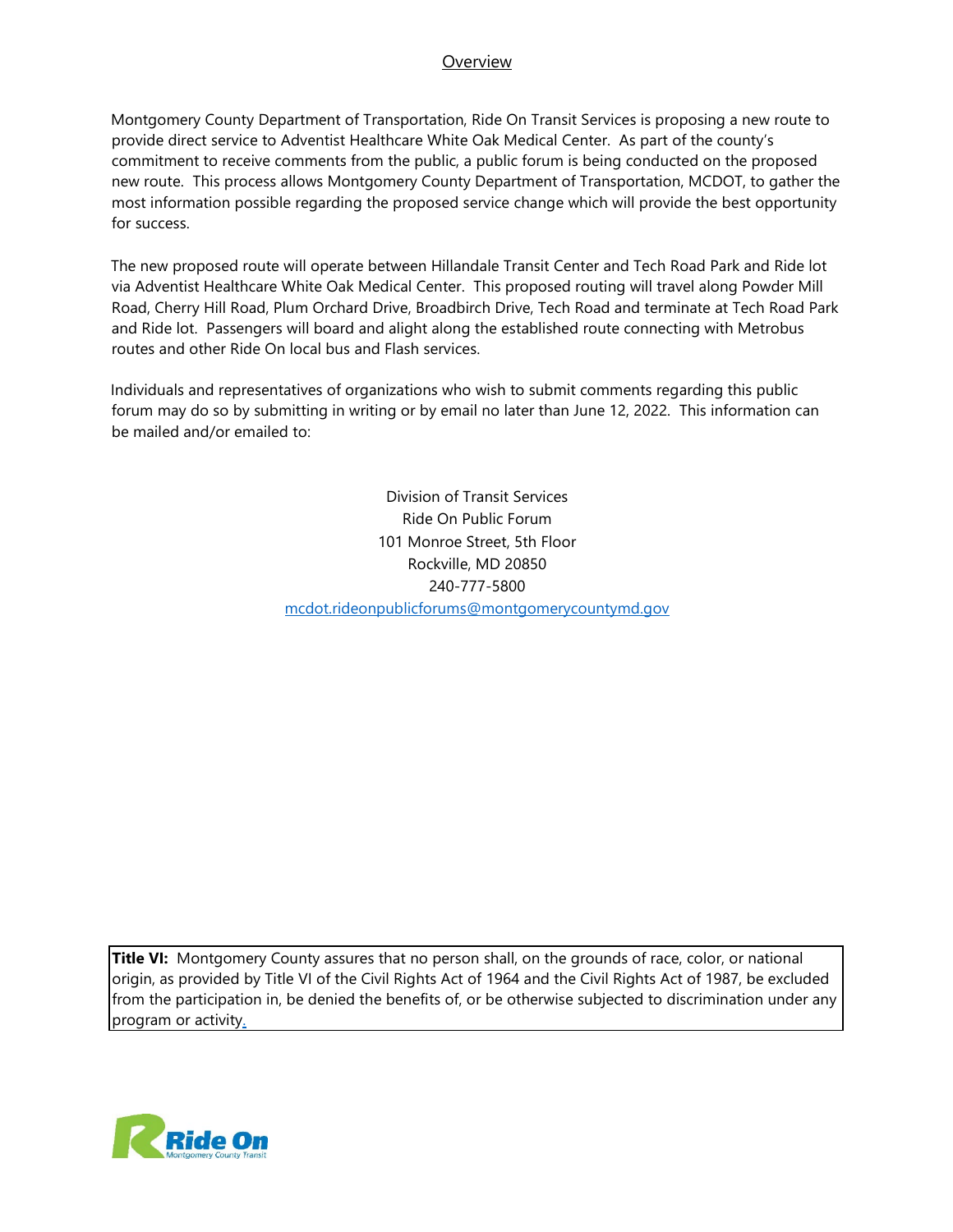| <b>Route 4</b>                              |                 |                   | <b>Proposed</b>                                                                                                                                                                                                                                                                                                                                                                                                                                                                                                                                                                                                                                                                                                                                                              |
|---------------------------------------------|-----------------|-------------------|------------------------------------------------------------------------------------------------------------------------------------------------------------------------------------------------------------------------------------------------------------------------------------------------------------------------------------------------------------------------------------------------------------------------------------------------------------------------------------------------------------------------------------------------------------------------------------------------------------------------------------------------------------------------------------------------------------------------------------------------------------------------------|
| <b>From</b>                                 |                 |                   | Hillandale Transit Center                                                                                                                                                                                                                                                                                                                                                                                                                                                                                                                                                                                                                                                                                                                                                    |
| To                                          |                 |                   | Tech Road Park and Ride Lot<br>via Adventist Healthcare White Oak Medical Center                                                                                                                                                                                                                                                                                                                                                                                                                                                                                                                                                                                                                                                                                             |
|                                             | <b>Weekday</b>  |                   | 5:30 am $-$ 8:00 pm                                                                                                                                                                                                                                                                                                                                                                                                                                                                                                                                                                                                                                                                                                                                                          |
| Span                                        | <b>Saturday</b> |                   | 5:30 am $-$ 8:00 pm                                                                                                                                                                                                                                                                                                                                                                                                                                                                                                                                                                                                                                                                                                                                                          |
|                                             | <b>Sunday</b>   |                   | 5:30 am $-$ 8:00 pm                                                                                                                                                                                                                                                                                                                                                                                                                                                                                                                                                                                                                                                                                                                                                          |
| (Minutes)<br>Headwa                         | Weekday         | <b>AM Peak</b>    | 25 min                                                                                                                                                                                                                                                                                                                                                                                                                                                                                                                                                                                                                                                                                                                                                                       |
|                                             |                 | <b>Midday</b>     | 25 min                                                                                                                                                                                                                                                                                                                                                                                                                                                                                                                                                                                                                                                                                                                                                                       |
|                                             |                 | <b>PM Peak</b>    | 25 min                                                                                                                                                                                                                                                                                                                                                                                                                                                                                                                                                                                                                                                                                                                                                                       |
|                                             |                 | <b>Evening</b>    | 25 min                                                                                                                                                                                                                                                                                                                                                                                                                                                                                                                                                                                                                                                                                                                                                                       |
|                                             |                 | <b>Late Night</b> |                                                                                                                                                                                                                                                                                                                                                                                                                                                                                                                                                                                                                                                                                                                                                                              |
|                                             | <b>Saturday</b> |                   | 25 min                                                                                                                                                                                                                                                                                                                                                                                                                                                                                                                                                                                                                                                                                                                                                                       |
| <b>Sunday</b>                               |                 |                   | $25$ min                                                                                                                                                                                                                                                                                                                                                                                                                                                                                                                                                                                                                                                                                                                                                                     |
| <b>Description of Proposal</b>              |                 |                   | Route 27 will serve Adventist Healthcare White Oak Medical<br>Center between Hillandale Transit Center and Tech Road<br>Park and Ride Lot in both directions.<br>Route 27 will start AT HILLANDALE TRANSIT CENTER;<br>CONTINUE POWDER MILL ROAD; LEFT RIGGS ROAD;<br>CONTINUE POWDER MILL ROAD; LEFT CHERRY HILL ROAD;<br>LEFT PLUM ORCHARD DRIVE; LEFT BROADBIRCH DRIVE;<br>RIGHT TECH ROAD; CONTINUE TO TECH ROAD PARK AND<br><b>RIDE LOT</b><br>Route 27 will start AT TECH ROAD PARK AND RIDE LOT;<br>RIGHT OLD COLUMBIA PIKE; RIGHT E RANDOLPH ROAD;<br>RIGHT; RIGHT US 29/COLUMBIA PIKE; LEFT TECH ROAD;<br>LEFT BROADBIRCH DRIVE; RIGHT PLUM ORCHARD DRIVE;<br>RIGHT CHERRY HILL ROAD; RIGHT RIGGS ROAD; CONTINUE<br>TO POWDER MILL ROAD TO HILLANDALE TRANSIT CENTER |
| <b>Justification for</b><br><b>Proposal</b> |                 |                   | Provide a direct connection to Adventist Healthcare White<br>Oak Medical Center.                                                                                                                                                                                                                                                                                                                                                                                                                                                                                                                                                                                                                                                                                             |